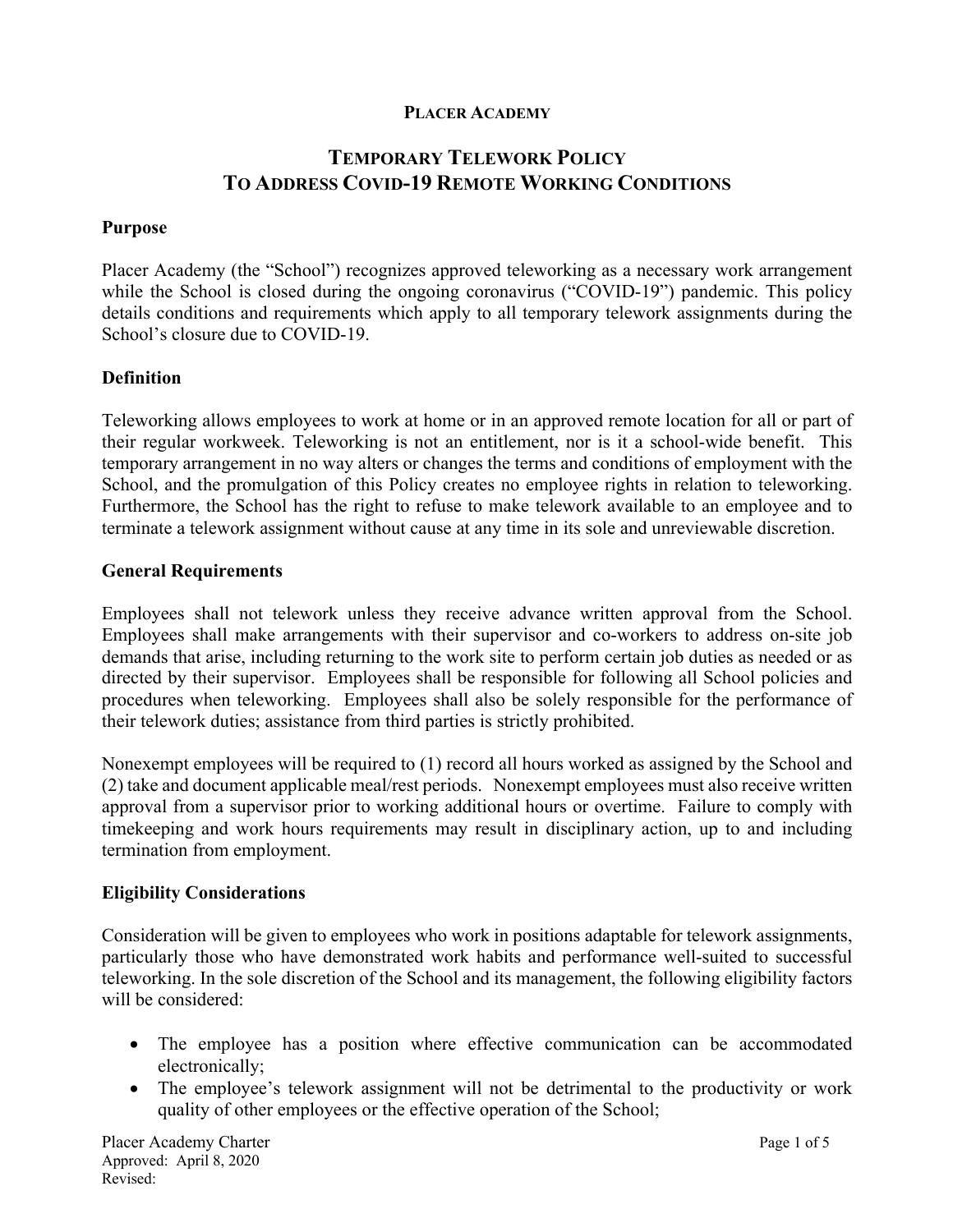- The employee must be able to perform work from home or an approved remote location without distractions or unnecessary risk to the security of School data, records, networks, or confidentiality generally;
- The employee's equipment and software must meet the School's guidelines/standards, and the employee's needs for Information Technology ("IT") support must be minimal;
- Telework sites must be in California;
- The employee must be effective at working independently for extended periods of time;
- The employee has demonstrated or can demonstrate effective time-management skills by completing tasks efficiently and within any required deadlines;
- The employee must maintain connections with work groups or teams from their remote work location; and
- The employee has no recent or pending corrective or disciplinary actions.

## **Supervisor Responsibilities**

Supervisors managing employees who have been permitted to telework must effectively:

- Implement the telework policy/guidelines;
- Conduct remote supervision;
- Understand the technology and tools necessary for successful remote supervision; and
- Establish communication protocols with telework employees, including making continued efforts to involve teleworking employees in office/department events, messages, etc. as applicable to preserve teamwork.

Supervisors will assess each employee's progress on a telework assignment periodically to ensure the employee's compliance with telework requirements, and address any work-related issues, including completing evaluations and other performance management as appropriate.

## **Communication and Accessibility**

Employees and supervisors must determine how communication between the teleworking employee, the worksite, and/or other employees also teleworking will be handled. Employees shall keep their supervisor and as needed, their co-workers or other School stakeholders (e.g., students and/or parents), informed of their availability so these individuals know how and when to reach the employee during the employee's telework assignment. Employees must be accessible by phone and email at all times to their supervisor, co-workers, School stakeholders, and the School generally during assigned work hours. Employees must notify their supervisors if they leave their telework site during agreed upon hours, aside from applicable meal and rest periods. Employees must post their telework schedule on their calendar, including applicable meal and rest periods. Employees must also remain flexible in their scheduling, and shall be available to attend staff meetings and other meetings as required by their supervisor.

# **Safety**

The telework space is considered an extension of the School's worksite. Employees will have the same responsibility for safe practices, accident prevention, and accident/injury reporting as in the regular worksite. In case of injury, accident, theft, loss, or tort liability related to telework, the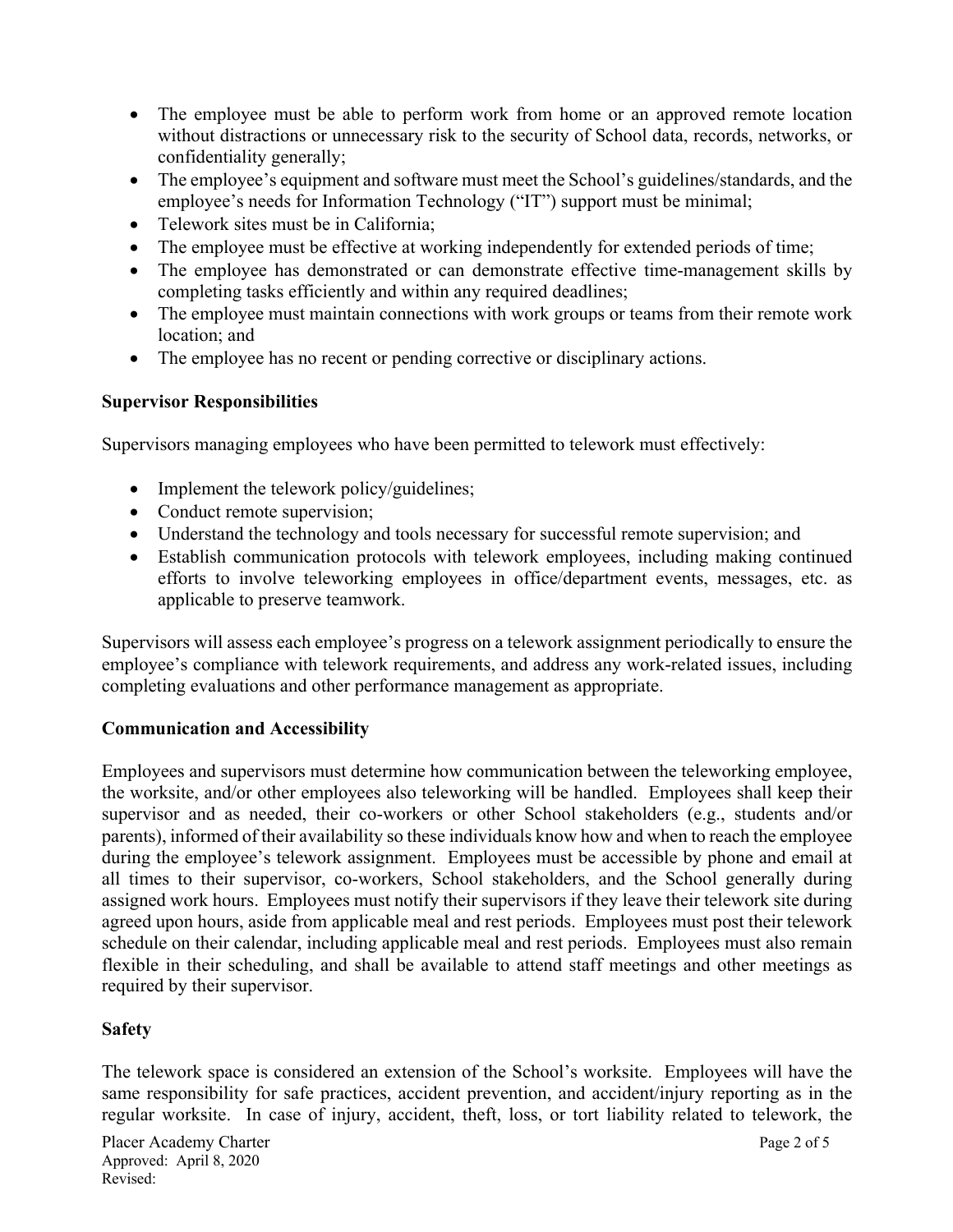employee must immediately report the event to their supervisor and allow the School or its authorized agent to investigate and/or inspect the telework site as needed.

Employees are responsible for establishing and maintaining a designated, adequate workspace at their telework location. When the telework location is the employee's home, the employee is responsible for ensuring the location is safe (free from hazards and other dangers to the employee or equipment), clean, professional, and free of distractions (e.g., children, pets, electronic devices, etc.).

## **Supplies, Equipment, and Furniture**

The School will determine, with information supplied by the employee and the supervisor, the appropriate equipment needs (including hardware, software, modems, phone and data lines, facsimile equipment or software, and photocopiers) for each telework assignment on a case-by-case basis. The School will not provide office furniture for the workspace at home and the employee's home worksite must be minimally equipped to serve as a remote workspace.

Laptop devices will be supplied and maintained by the School, subject to availability. Equipment supplied by the School is to be used for work purposes only. Employees must sign an inventory of all School property and agree to protect the items from damage or theft. Employees shall not be entitled to reimbursement for their use of School property. Employees shall be held liable to the School whenever their wrongful or negligent act or omission causes loss, theft, disappearance, damage to, or destruction of School property. Upon cessation of a telework assignment, all School property must be returned to the School.

All other necessary technology shall be supplied by the employee as approved by the School. All technology supplied by the employee shall be maintained by the employee. The School accepts no responsibility for damage or repairs to employee-owned equipment. Employees who supply personal technology for School-related use shall be eligible for a stipend pursuant to the "Reimbursement" section below.

## **Reimbursement**

The School shall reimburse employees for actual and necessary expenses incurred in the employee carrying out School business when such expenses are expressly authorized and preapproved by the School.

Such reimbursement is provided through a stipend paid each month, calculated to reflect the actual and necessary expenses the employee may incur, including for internet and cell phone use.

Employees who believe their expenses exceed the reimbursement the School provides shall be required to submit copies of their expenses, such as the internet and/or cell phone bill at issue, for review. Such bills may be redacted as needed to remove any private/confidential information.

# **Information Security and Confidentiality**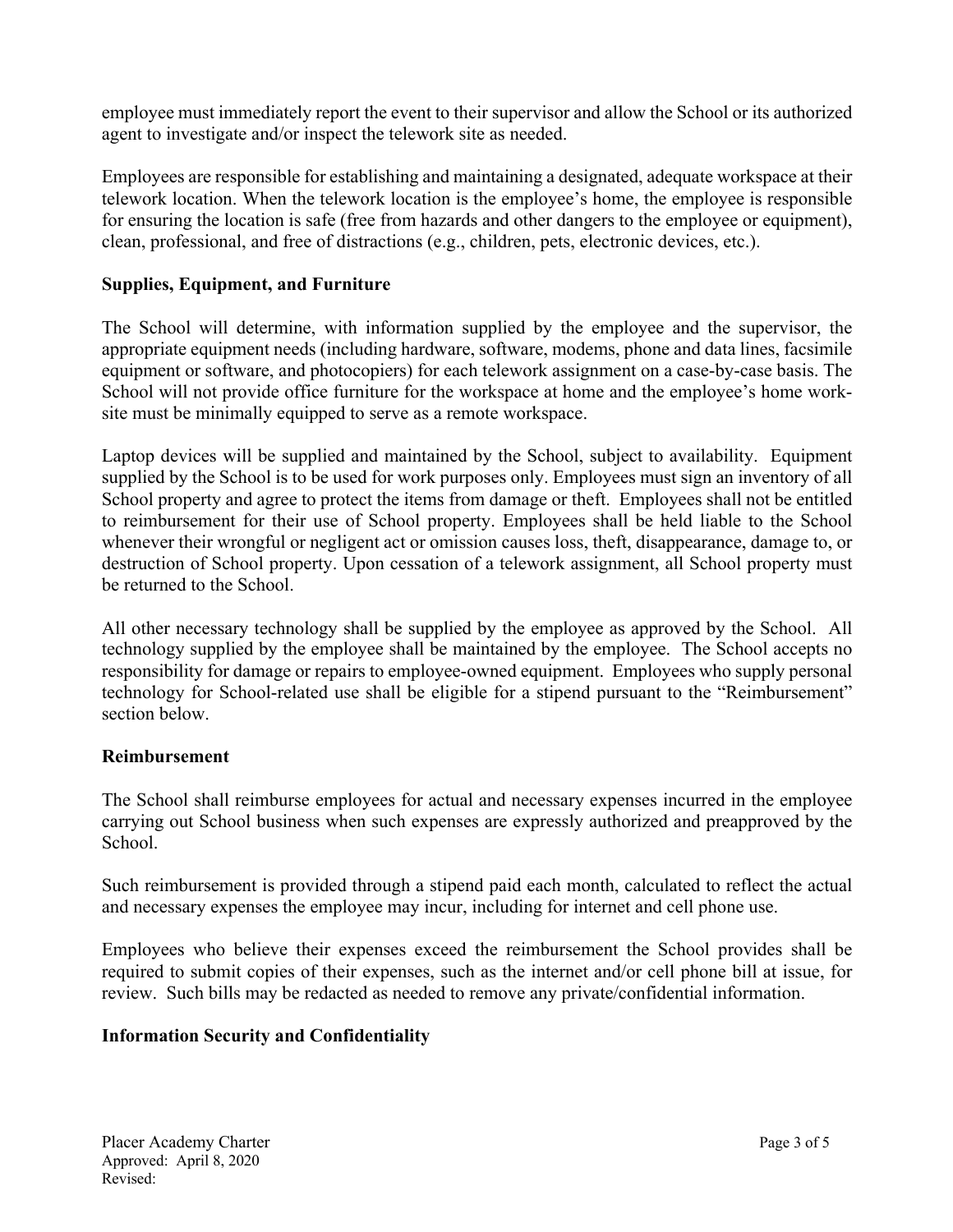Employees must never provide any third parties access to the School network or share network access passwords, and must comply with all policies and procedures related to information security and network access.

Consistent with the School's expectations of information security for employees working at the office, teleworking employees must ensure that their telework location is secure and communications provided or sensitive work performed from the telework location remain confidential, away from the presence of family members or guests. Any School materials taken home, such as confidential personnel or pupil records, must be kept in a secure space within the telework location and not be made accessible to any third parties, including the employee's family members or guests. Steps which employees may take to increase security of School materials/information include use of locked file cabinets and desks, regular password maintenance, shielding computer monitors, and any other actions appropriate for the position and the telework location.

## **Performance Standards**

Employees must maintain the same or an improved level of productivity and work quality while teleworking. If productivity and/or work quality begin to decline, the telework assignment will be reevaluated to determine if changes can be made or termination of the telework assignment is warranted. Telework allows a high amount of flexibility for an employee to complete their work in a timely and proper manner, and it is expected that employees will not abuse this opportunity by allowing their productivity or work quality to decline.

## **Professional Boundaries**

Employees must maintain appropriate levels of professionalism when interacting remotely with students and/or student's family members in full compliance with the School's "Professional Boundaries: Staff/Student Interaction" policy and as summarized below:

- Limit communications with students to issues involving School activities or classes only;
- Ensure professional communications with students by avoiding conversations of an overly personal, inappropriate, sexual, offensive, or indecent nature;
- Respect the privacy rights of students by ensuring communications and/or documents involving confidential pupil information are safeguarded appropriately;
- Maintain the same degree of formality as would be appropriate when working on-site, including in manner of speech, tone, method of communication, and appearance and dress, particularly when the employee may be communicating with students via video chat; and
- Continue to comply with any and all School policies, including enforcing appropriate student behavior and student discipline, child abuse and neglect reporting protocols, and prohibitions on harassment or other inappropriate conduct.

For a copy of the School's Policy, please visit http://www.placeracademy.org/board-policies.html. Employees who fail to demonstrate acceptable professional boundaries during a telework assignment may be subject to disciplinary action, up to and including termination from employment.